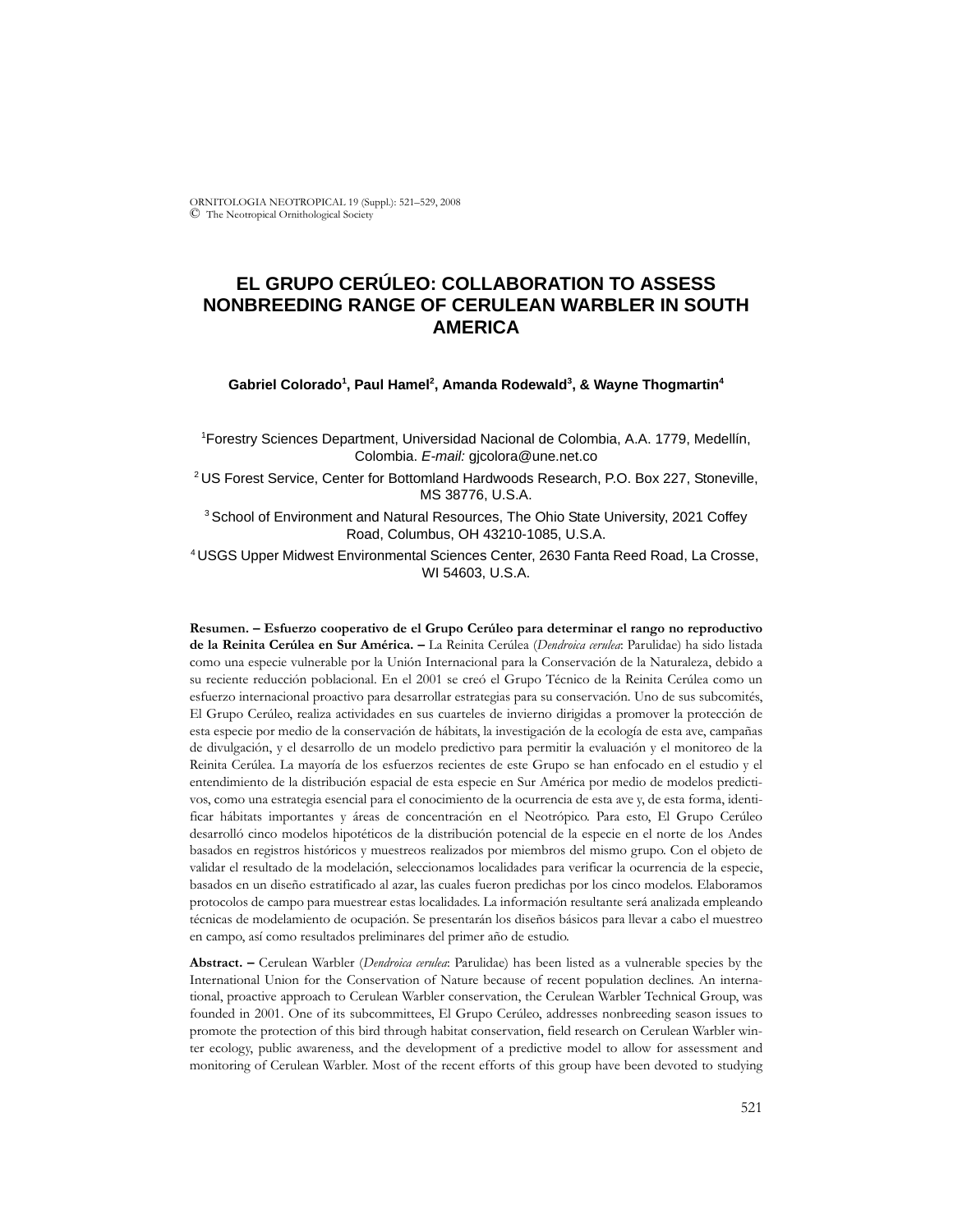#### COLORADO *ET AL.*

and understanding the spatial distribution of the Cerulean Warbler in South America through predictive models as a highly necessary strategy to elucidating the bird's occurrence, and thereby to identify and locate important nonbreeding habitats and areas of concentration in the Neotropics. To address this issue, members of El Grupo Cerúleo developed five hypothetical models of potential distribution of the bird in the northern Andes based on existing historical records and surveys conducted by El Grupo members. In order to validate the model output, we selected locations to verify the occurrence of the species, based on a stratified-random design, using locations where the Cerulean Warbler was predicted to occur by all five models. We elaborated field protocols to survey these locations. Resulting data will be structured for analysis using the techniques of occupancy modeling. Basic survey designs to carry out the fieldwork as well as preliminary results of the first year's fieldwork are presented. *Accepted 5 December 2007.*

**Key words:** Cerulean Warbler, *Dendroica cerulea*, El Grupo Cerúleo, modeling assessment, distributional maps.

## INTRODUCTION

Effective conservation must encompass the entire range of a species. No single entity can accomplish the needed activities in isolation from others, who either must add or accommodate their activities to the conservation process. Whereas the range of a species bridges a variety of national and physiographic bounds, the relative importance of different entities such as habitat types, management context, and threats is potentially great, conflicting, and mutually unknown. A sense of urgency attends the study of species concern, such as the Cerulean Warbler (Hamel *et al.* 2004), a Neotropical migrant listed as a vulnerable species by the International Union for the Conservation of Nature because of persistent and widespread population declines (Hamel 2000, Robbins *et al.* 1992). Though particular reasons behind the decline of the species are not well understood, it is believed that this decline may be related to habitat loss through its entire breeding, migratory and wintering range, mainly due to deforestation and degradation of its habitats, and the conversion of current shade plantations into sun coffee or open field for livestock, particularly in Colombia and Venezuela. Moreover, despite the increase of research efforts on the breeding grounds, little has been published on its wintering habits and habitats (Robbins *et al.* 1992, Jones *et al.* 2000). Based on this, international cooperative efforts must be carried out to thwart the effects of these threats on the survival of this species. As well as for endangered Neotropical migrants, conservation must be addressed through a continental approach in terms of research, land management, public awareness, and a complete knowledge of the distribution of the species through its entire range.

The primary objective of this work is to produce an useful predictive understanding of Cerulean Warbler distribution that can contribute to conservation of this species in northern Andean landscapes. To address this objective, an extensive international collaboration has been developed to produce an initial model of Cerulean Warbler distribution susceptible for testing.

The purpose of the present contribution to the work is to outline the process by which the model was developed, the protocols that will be used to evaluate the model, and the results of the initial field season of evaluation. This paper consists of two parts. The first outlines our process and provides a summary of the history of El Grupo Cerúleo, a North and South American initiative created to conduct research and conservation actions directed at this species on its nonbreeding grounds. The second presents the current field verification effort to evaluate a GIS-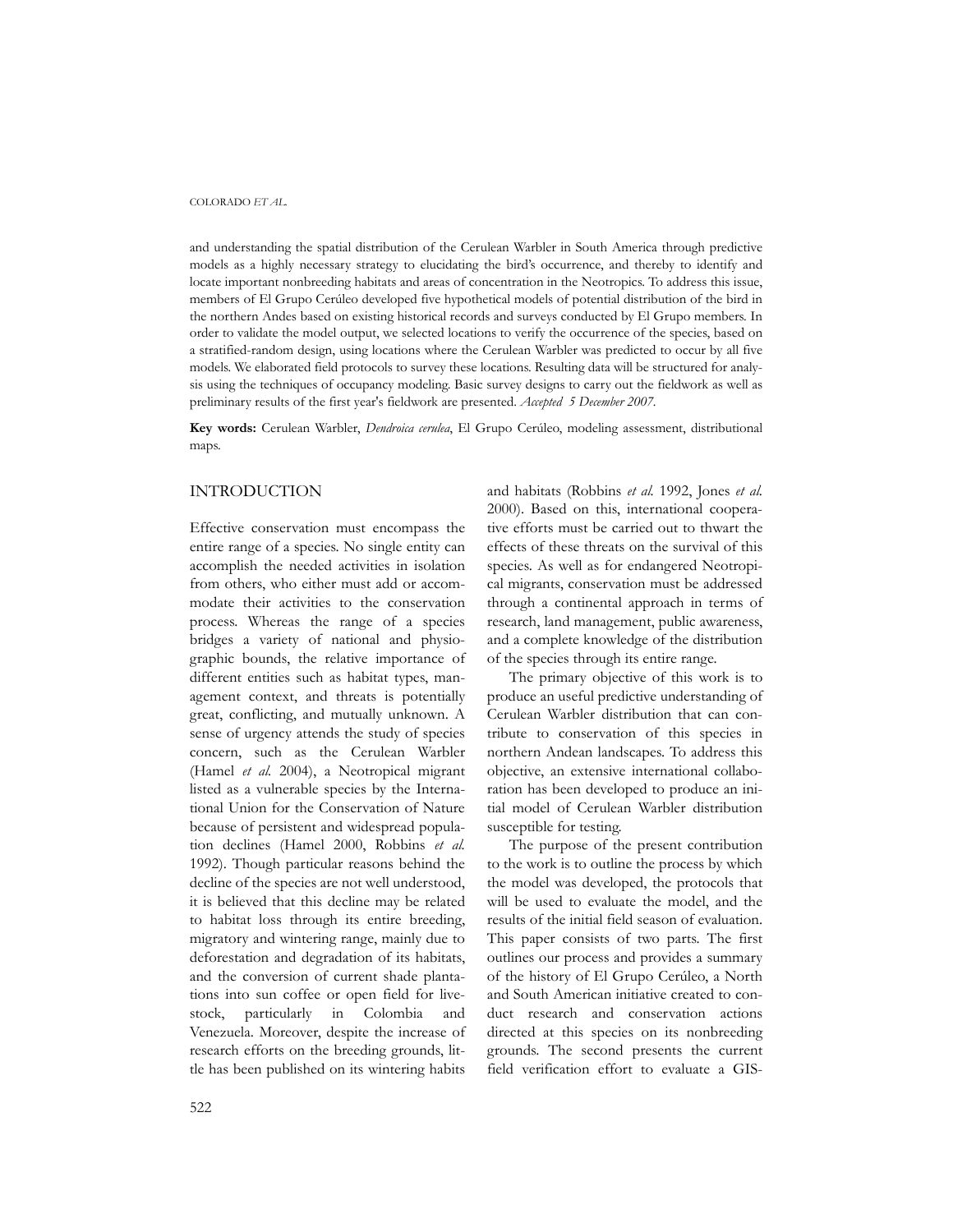based distributional model of predicted occurrence of Cerulean Warbler in the northern Andes. This part includes basic survey designs and protocols to carry out the fieldwork as well as preliminary results of the first year's fieldwork.

## EL GRUPO CERÚLEO: A COOPERA-TIVE EFFORT FOR THE CONSER-VATION OF A NEOTROPICAL MI-GRANT

As an effort to promote Cerulean Warbler research and conservation, the Cerulean Warbler Technical Group (CWTG) was founded in 2001. This group was developed to create a broad-based, technically sound approach to conservation and management of this species (Hamel *et al.* 2004). Realizing that the Cerulean Warbler and most other long-distance Neotropical migrant landbirds presumably suffer conservation constraints across their entire range, the CWTG extended its interest from the breeding to the nonbreeding grounds. During the first Cerulean Warbler Summit, held in Shepherdstown, West Virginia, in December 2002, representatives from Colombia, Ecuador and Venezuela shared their experiences regarding study and conservation of the Cerulean Warbler in the northern Andes. A primary outcome of the summit was recognition of the high-priority need for improved information on the nonbreeding distribution and biology of the species. A subcommittee of the CWTG was created to assess the non-breeding range of the bird called El Grupo Cerúleo ("The Cerulean Group").

This subcommittee was created as an international collaboration for the conservation of a particular Neotropical migrant., but achieving its aims requires a broader approach, given the fact that this species, as well as many other Neotropical migrants, uses the same habitats as resident species of equal

and often higher conservation concern. Thus, a fundamental premise of the group is that the study and preservation of both migrants and residents will enable conservation not only of one species of bird, but through a multispecies approach, of a whole bird community with all its interactions, processes and habitats. Cerulean Warbler is an important example of the need for a multispecies approach, because it joins mixed-species flocks of both resident and migrant birds when foraging on its wintering grounds. Indeed, the extent to which such flocks are a requisite part of the species nonbreeding biology is an important area of research (Jones *et al.* 2000, 2002).

To address the task assigned to it, El Grupo Cerúleo has conducted two important regional meetings in Ecuador in 2003 and 2005 with the participation of representatives of countries from the entire range of the species. This group evaluated existing information and developed plans for Cerulean Warbler research and conservation from a South American perspective.

As a result of this interchange, this subcommittee addresses nonbreeding season issues related to the promotion of the protection and knowledge of this bird through several approaches such as habitat conservation, gathering scarce information available for this species in the Neotropics into one database, carrying out field research on Cerulean Warbler winter ecology, conducting public awareness, and developing a predictive model of the potential distribution of the species to allow for its assessment and monitoring (Barker *et al.* 2006). El Grupo Cerúleo has emphasized the latter task as a primary objective because knowledge about the ecological distribution of this species away from the breeding grounds is fragmentary.

In February 2007, this subcommittee joined the second Cerulean Warbler Summit hosted in Morgantown, West Virginia. Virtually all the countries in the northern Andean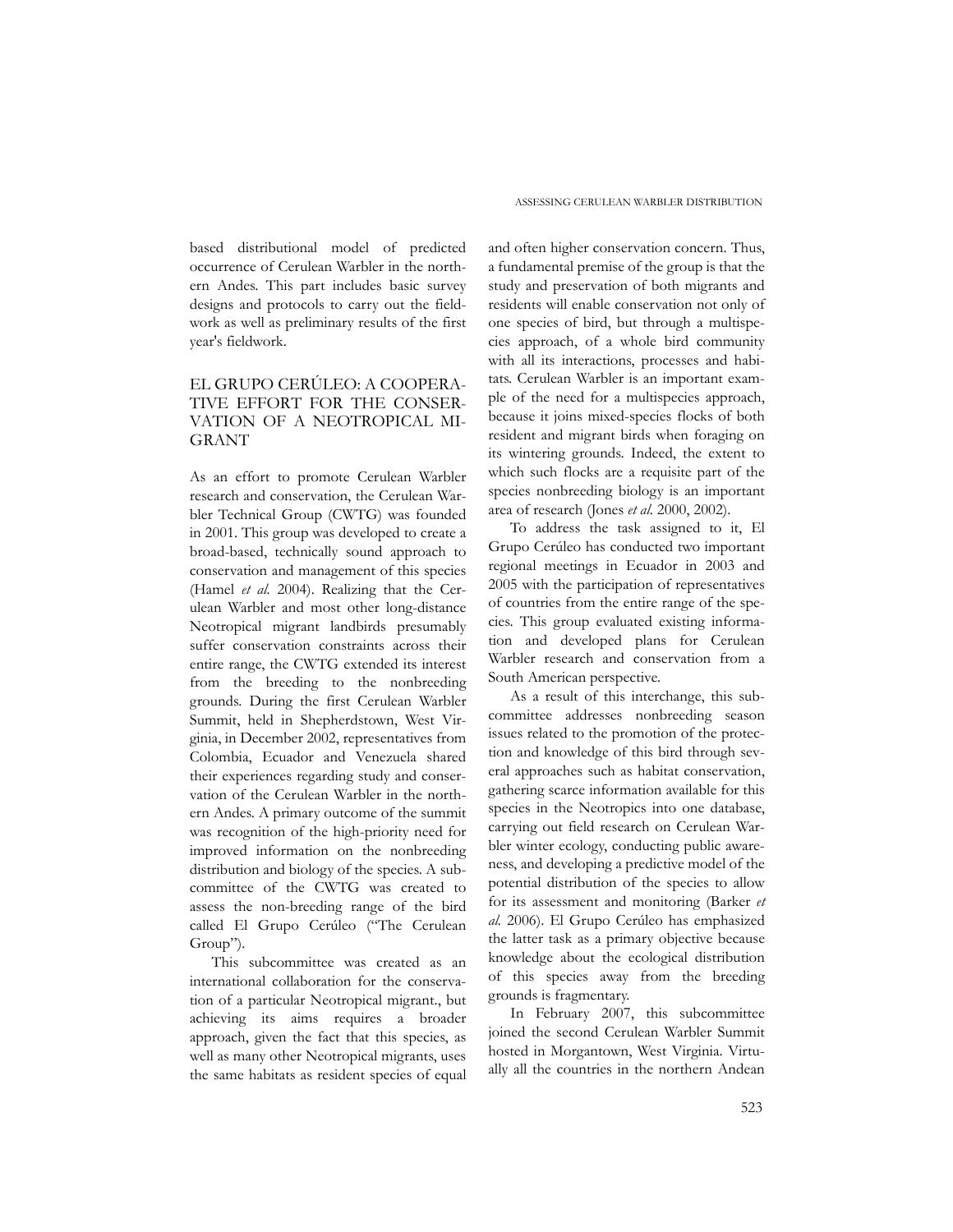



FIG. 1. Cerulean Warbler potential distribution in the northern Andes based on combined predictive models (Barker *et al.* 2006). Shading indicates number of models predicting Cerulean Warbler occurrence in a given 1-km<sup>2</sup> pixel. Open circles indicate locations of 20 random points to be surveyed.

range of the Cerulean Warbler were represented. El Grupo Cerúleo members described research and conservation initiatives carried out during the last 3 years. Further information regarding this can be found on the Web page of El Grupo Cerúleo http:// www.srs.fs.usda.gov/egc/

## MODEL-BASED GIS-DISTRIBUTIONAL MAPS AS A RESEARCH AND CONSER-VATION TOOL

El Grupo Cerúleo identified a general lack of

information in most of the issues related to the nonbreeding of the Cerulean Warbler, but particularly on its distribution in the Andes. Successful conservation of this species requires detailed knowledge of the species' range to elucidate the bird's occurrence as well as identify and locate important nonbreeding habitats and areas of concentration in the Neotropics. Members of El Grupo Cerúleo developed five hypothetical models of potential distribution of the Cerulean Warbler in the northern Andes, based on existing historical and recent records – many recorded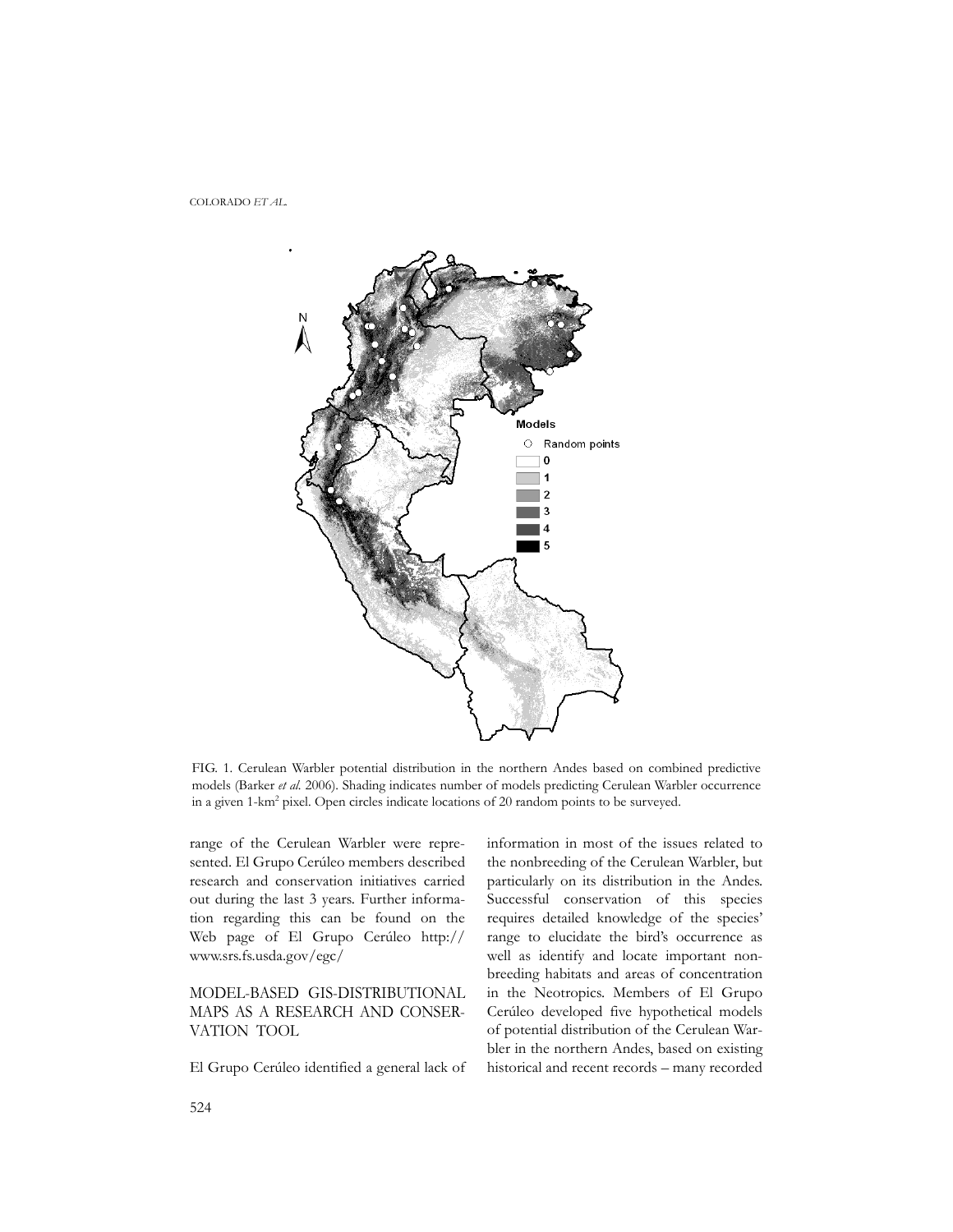

FIG. 2. Twenty schematic of sampling design indicating array of random, paired, and cardinal points sampled for the occurrence of Cerulean Warblers (Note: figure not drawn to scale).

by group members themselves – of the species in the Neotropics (Barker *et al.* 2006). See Barker *et al.* (2006) for details regarding the methodological approaches employed for modelling the distribution of this species. Crucial to the model development process is the quality of the initial data. Many of the data involved in this process exist as historical records with little documentation of the actual geographic precision; furthermore modification of land use at previously occupied sites is a frequent and confounding problem in their use in model development.

The final result of this process was the combination of the five different models in one distributional map that represents the locations with the highest probability of occurrence of the species. Colombia, Ecuador and Perú resulted as countries with the highest potential concentrations of Cerulean Warblers in the rorthern Andes. The combined model predicted as potentially suitable no fewer than 200 km<sup>2</sup> of northern Andean landscapes (Fig. 1).

## METHODS

*Basic survey design*. To evaluate the accuracy and predictive power of the resulting map presented by Barker et al. (2006), we used a stratified-random design to select 20 locations (hereafter called random points) to verify the occurrence of the species. Each of the random points, represented by a 1-km<sup>2</sup> area (or pixel) in the GIS map, was predicted to be Cerulean Warbler habitat by all five hypothetical models. These points represented our sample of suitable locations with high probability of being occupied by the species (Fig. 1).

Each of these 20 random points was paired with a randomly selected point (paired point) defined to have been selected by three or fewer of the five models as potential habitat within a 5-km radius circle radius of the random point. Where all pixels within a circle were predicted by four or five models, the closest pixel outside the circle predicted by two or fewer models was selected. These points, called paired points, represent our sample of less suitable locations.

Finally, around each of the random and paired points a systematically arrayed grid of four additional 1-km<sup>2</sup> survey sites oriented in the cardinal directions and located 1 km from the central random or paired point was selected (cardinal points) (Fig. 2). The resulting total of ten 1-km<sup>2</sup> pixels at each location constitutes a block in the experimental design. The final sample consists of two hundred pixels to be surveyed in the Northern Andes, representing 0.1% of the predicted range of the species.

*Basic field sampling*. Three 100-m line transects were placed in each pixel to survey bird fauna. Transects were located entirely within relatively homogeneous habitats, separated by 250 m, following a constant elevation, and sampling the range of elevations within the pixel. All birds detected were recorded and a perpendicular distance to the main line was estimated, based on the technique of line transects with variable distance (Bibby *et al.* 1992). Transects were walked at constant rate, scanning mid-story, upper-story, and emer-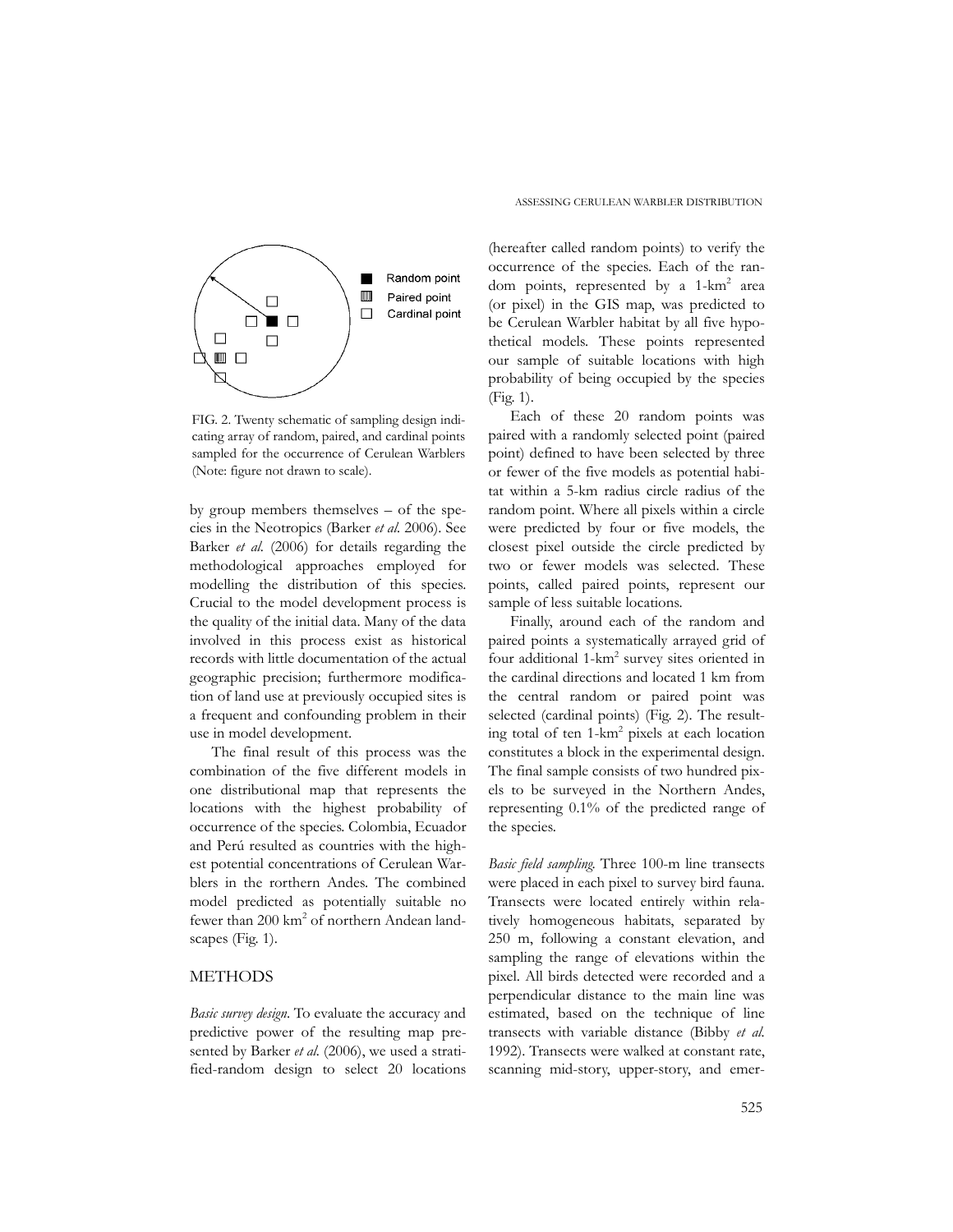TABLE 1. Locations visited and surveyed for Cerulean Warbler in Colombia January–March 2007. Estimated habitat quality for Cerulean Warbler is the initial assessment in the field of the surveyor. Habitat types are 1) Open field with isolated trees, 2) Riparian secondary forests, 3) Fallows and successional vegetation cover, and 4) Xerophitic savannas.

| Locations (Provinces,<br>municipalities) | Coordinates                 | Elevation<br>(m) | Habitat types | Estimated habitat quality for<br>Cerulean Warblers | Cerulean Warbler<br>presence |
|------------------------------------------|-----------------------------|------------------|---------------|----------------------------------------------------|------------------------------|
| Boyacá, Covarachía                       | 06°32'45"N, 72°49'14,88"W   | 850              |               | Low                                                | N                            |
| Boyacá, Covarachía                       | 06°33'14,5"N, 72°49'18,7"W  | 1185             |               | Low                                                | N                            |
| Antioquia, Abejorral                     | 05°42'45"N 75°31'14,88"W    | 1140             | 1,2,3         | Moderate                                           | N                            |
| Antioquia, Abejorral                     | 05°42'44.9"N 75°32'19,1"W   | 615              | 1,2,3         | Moderate                                           | N                            |
| Antioquia, Abejorral                     | 05°41'38.7"N, 75°31'14,8" W | 617              | 1,2,3         | Moderate                                           | N                            |
| Boyacá, Paya                             | 05°36'15"N 72°29'44,9"W     | 1507             | 1, 2, 3       | Moderate                                           | Y                            |
| Boyacá, Paya                             | 05°35'38.7"N 72°28'35,3"W   | 1940             | 1, 2, 3       | Moderate                                           | N                            |
| Ibagué, Tolima                           | 04°30'15"N 75°0'45"W        | 560              | 1, 2          | Low                                                | N                            |
| Ibagué, Tolima                           | 04°29'10.3"N 75°0'38.8"W    | 627              | 1, 2          | Low                                                | N                            |
| Ibagué, Tolima                           | 04°30'21"N 74°59'40"W       | 592              | 1, 2          | Low                                                | N                            |
| Rosas, Cauca                             | 02°13'45"N 76°44'15"W       | 1590             | 1, 2, 3       | Moderate                                           | N                            |
| Rosas, Cauca                             | 02°14'49,4"N 76°44'15"W     | 1730             | 1, 2, 3       | Moderate                                           | Y                            |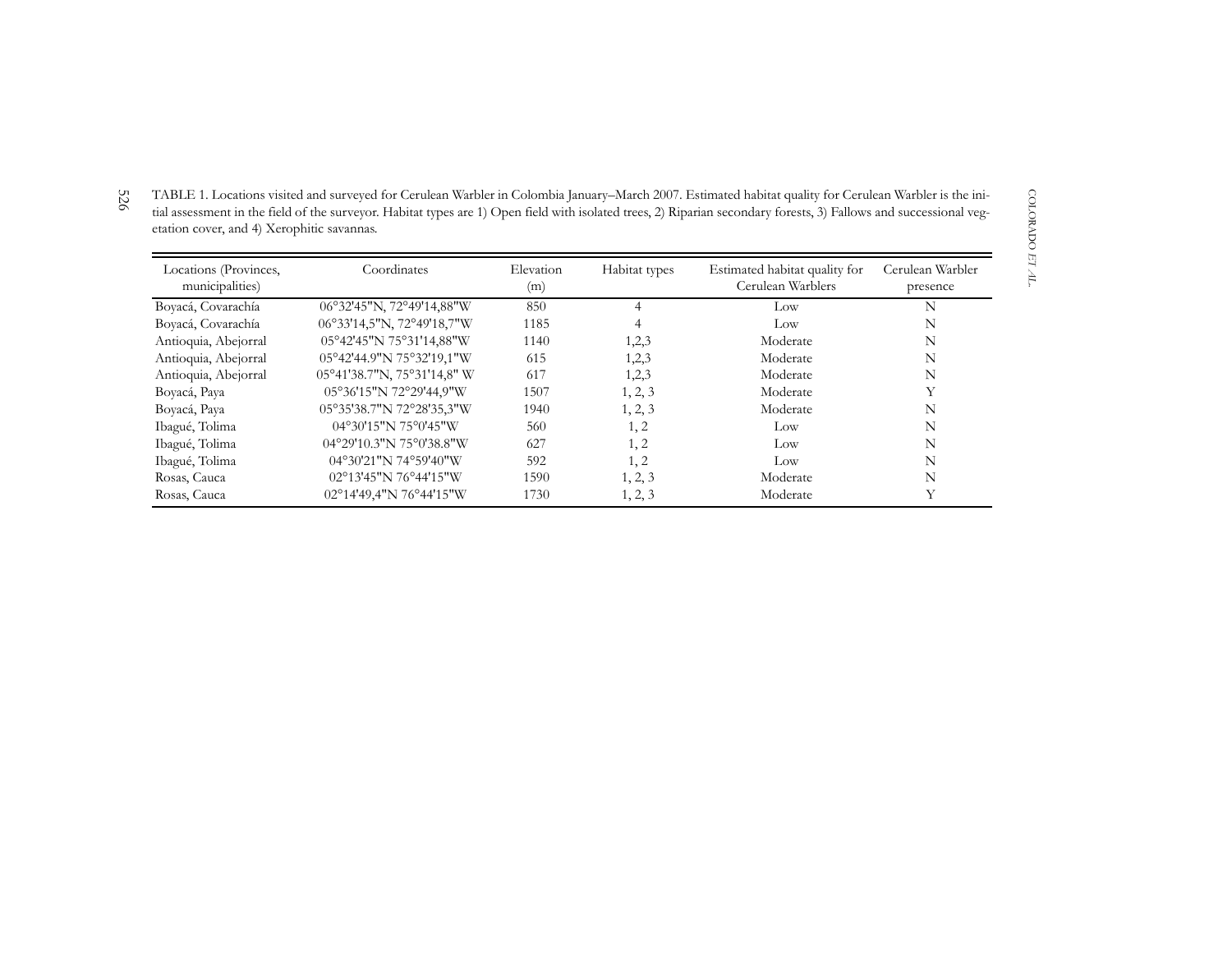gent trees for mixed-species flocks and single foraging birds, spending approximately 30 min traversing the transect. Three surveys of each transect were conducted. If Cerulean Warblers were found in a flock, additional data were recorded. Such additional information included location, habitat, foraging behavior, and flock structure and composition.

Vegetation was measured using the methods of James & Shugart (1970) with some slight modifications. Habitat variables such as tree species richness, density, frequency and structure were used to evaluate important components of the habitat occupied by Cerulean Warbler in each location.

Vegetation was measured on each 100-m line transect. Two circular plots of 0.04 ha (11.28 m radius) for vegetation sampling were surveyed on each transect, for a total of six plots within each pixel. Each 100-m transect was divided in 20-m sections, for a total of six section boundary points. The center of the vegetation plot was selected randomly among these six points. When adjacent points were selected for sampling, plots were located so they did not overlap.

Plots were placed within the same habitat and at least 50 m from edge where possible. Composition (tree species richness), structure (diameter at breast height and canopy height), shrub density, and canopy and ground cover were registered in each plot.

We intend to analyze the bird count data using the techniques of occupancy modeling (MacKenzie *et al.* 2006). Our modeling will estimate the rated of occupancy (corrected for imperfect probability of detection) for localities based on their prediction by the model as suitable (predicted by five models) or less suitable for Cerulean Warbler (predicted by three or fewer models). We will incorporate random effects for observer and habitat and fixed effects related to physical and spatial environmental factors.

#### RESULTS

The initial stage of this survey was conducted from September 2006 to March 2007. In December most of the logistics were arranged and protocols were finalized, meanwhile fieldwork was started in Colombia in January 2007 in the provinces of Antioquia, Tolima, Cesar, Santander, Boyacá and Cauca representing all three Andean ranges. All surveys were conducted before the middle of March in order to ensure that the species still had a high probability of being in the area and had not started to migrate. The complete fieldwork is estimated to be finished during the following two wintering seasons.

We focused our initial field effort in Colombia because the random sample included many locations there. During the initial 3 months of the first stage of this field evaluation, 12 1-km<sup>2</sup> pixels were surveyed. An average of 3 days was required per location, distributed between bird surveys and vegetation sampling. Cerulean Warblers were detected in two of the 12 locations visited during these 2 months (17% naïve presence) (Table 1). No Cerulean Warblers were detected during the transect sampling; all observations were sporadic sightings. Three locations in Antioquia, Cesar and Cauca provinces were not surveyed because of the danger posed by public disorder in the areas.

The typical landscape in the subtropical forests of Colombia was clearly reflected on the surveyed pixels: a dominant matrix of open fields with isolated trees, followed by fallows and successional secondary forest along streams, small cultivated plots such as cassava (*Manihot esculenta*), sun and shade coffee (*Coffea arabica*, *C. canephora*) plantations, plantain (*Musa* sp.), and isolated remnants of secondary forest in steeply slopes. None of the areas has shown what is typically considered to be high-quality habitat for the Cerulean Warbler, particularly large tracts of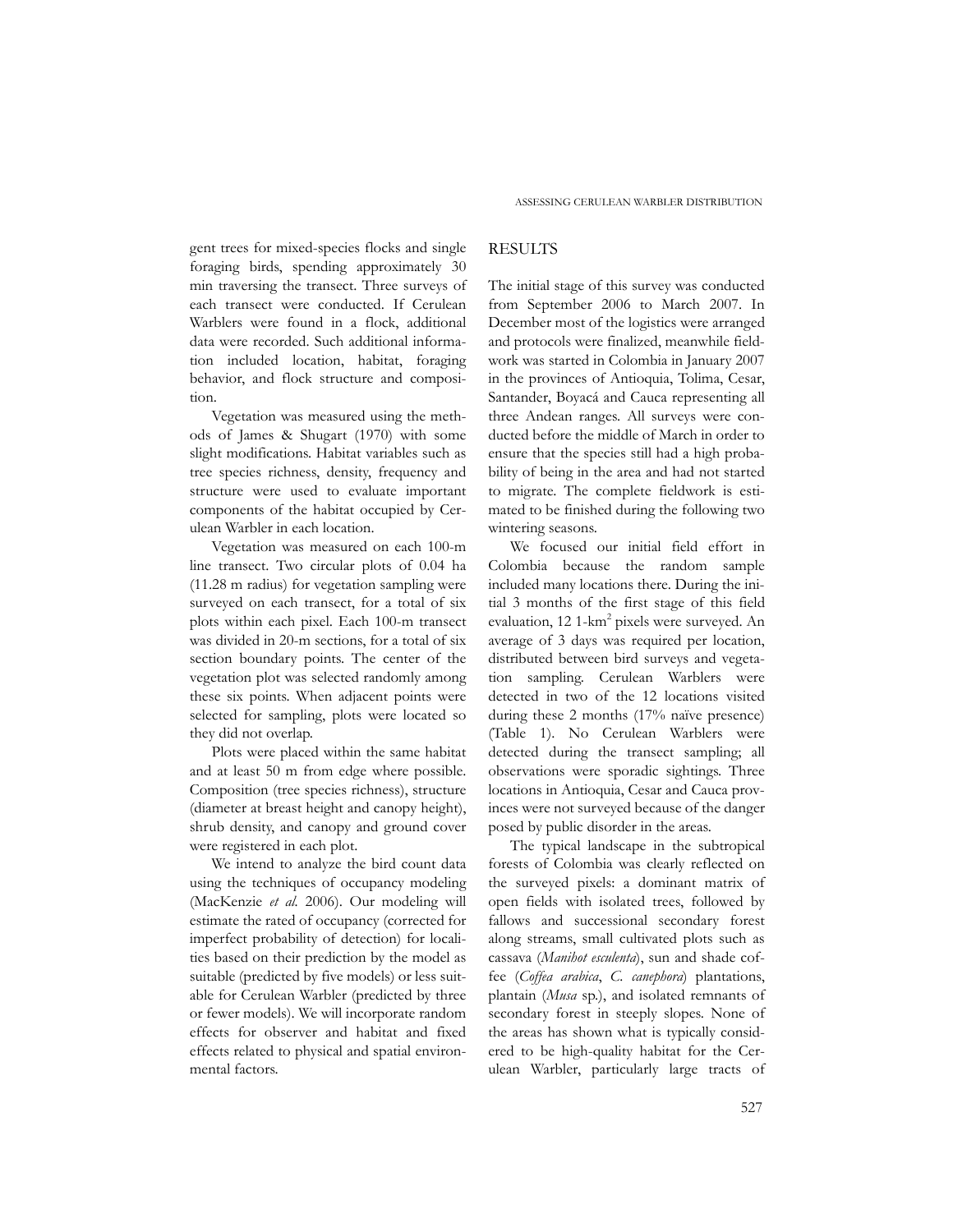#### COLORADO *ET AL.*

mature primary or secondary forest or shading plantations [e.g., coffee, cardamom (*Elatteria cardamomu*)].

Main problems experienced during the fieldwork have been (in order of importance) access and distance to selected locations, availability of suitable habitat for Cerulean Warbler, and public disorder.

#### DISCUSSION

The difference between potential and available habitat in the selected locations is evident from the initial stage of this research. Heavily modified landscapes thought to be low-quality habitat are a general occurrence in most of the locations sampled to date. This might be an important factor determining the presence of the Cerulean Warbler in the random locations. This situation indicates how preservation of a sufficient amount of presumed high-quality habitat such as extensive forested tracts in both breeding and nonbreeding range is the single most important conservation need for supporting healthy populations. In spite of this, Cerulean Warblers have been detected in some locations. The practical effort to gather the bird and vegetation parameter values is challenging, requiring a substantial commitment of time and resources.

An important finding in the small amount of work conducted in this first year is the effect of public disorder within the nonbreeding range of Cerulean Warbler in Colombia, and perhaps others areas as well. The areal extent is not trivial, and differences in land use and thus suitability for the species between secure and unsecure areas may affect Cerulean Warbler conservation.

## **CONCLUSION**

Cooperative efforts such as El Grupo Cerúleo may become productive tools for conservation of this Neotropical migrant and probably for other resident and migrant birds as well. Moreover, if we consider that migrants are an international resource shared by several countries, research and conservation initiatives that are coordinated with each other should produce a more effective response than isolated efforts. This must lead to a better understanding of the nonbreeding ecology of species of concern such as the Cerulean Warbler.

Protocols implemented here are relatively simple to conduct in the field. The bird and vegetation data gathered under this procedure, will allow estimation of the validity of the current predicted distribution map for the Cerulean Warbler, as well as to carry out model refinements and improve understanding of bird communities in northern Andean habitats.

The potential effect of public disorder on Cerulean Warbler habitats and their conservation is not a trivial one.

#### ACKNOWLEDGMENTS

We thank U.S. Forest Service, National Fish and Wildlife Foundation, National Council for Air and Stream Improvement (NCASI), and The Nature Conservancy for financial support to conduct this research, the many field assistants for their outstanding work, and anonymous reviewers who improved the quality of this document.

#### REFERENCES

Barker, S., S. Benítez, J. Baldy, D. Cisneros Heredia, G. Colorado Zuluaga, F. Cuesta, I. Davidson, D. Díaz, A. Ganzenmueller, S. García, M. K. Girvan, E. Guevara, P. Hamel, A. B. Hennessey, O. L. Hernández, S. Herzog, D. Mehlman, M. I. Moreno, E. Ozdenerol, P. Ramoni-Perazzi, M.Romero, D. Romo, P. Salaman, T.Santander, C. Tovar, M. Welton, T. Will, C. Pedraza, & G. Galindo. 2006. Modeling the